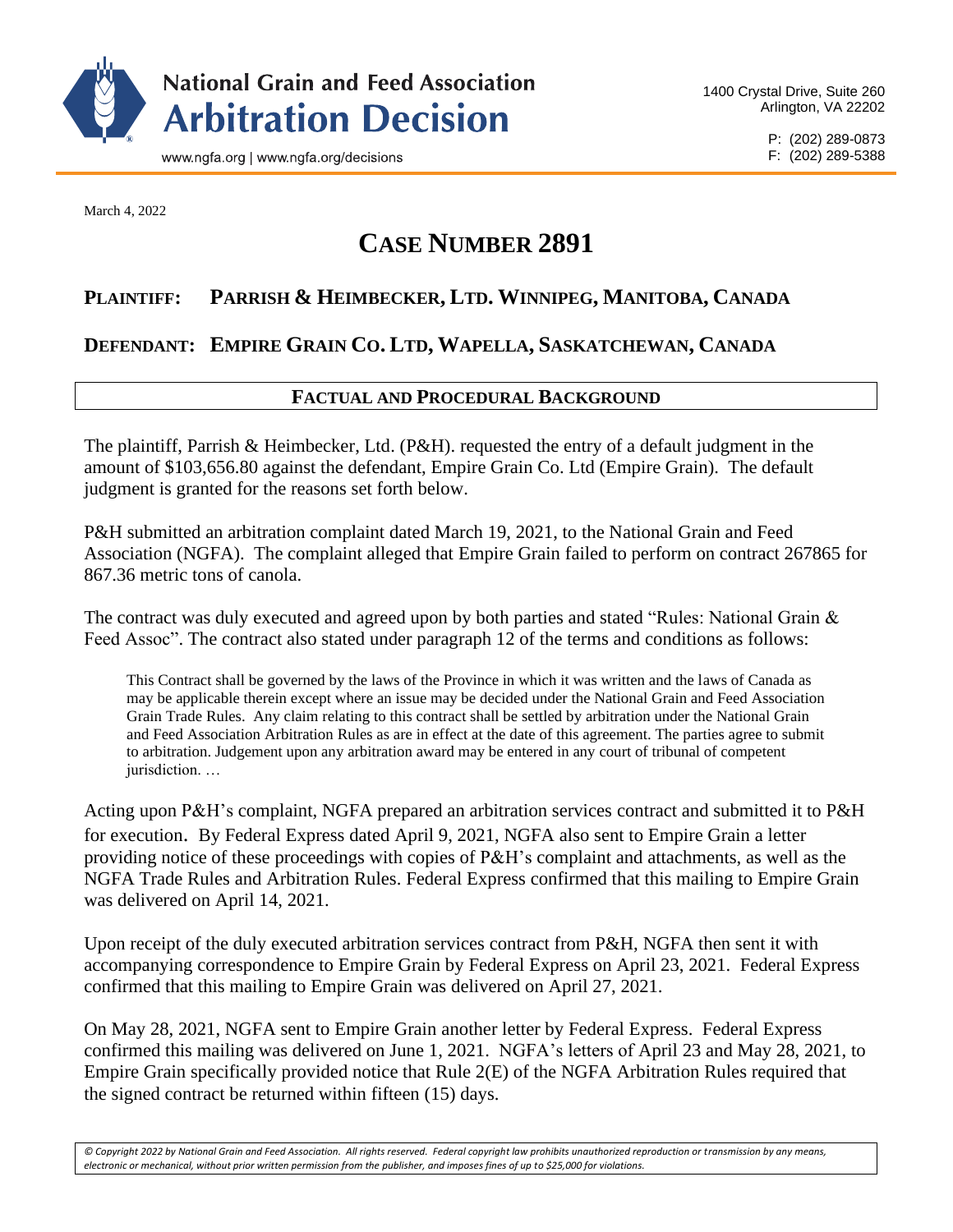After still not receiving any response from Empire Grain or any indication that a response was forthcoming, NGFA sent yet another notice to Empire Grain on June 22, 2021, by Federal Express. This notice further specifically stated as follows:

NGFA Arbitration Rules 2(D) and (E) provide for the entry of a default judgment when a party fails to execute the arbitration contract and pay the service fee within fifteen (15) days. Based upon the lack of any response from you thus far, we must anticipate that you do not intend to respond. *This is our last attempt to elicit a response from you. A default judgment may be entered against you at any time, which the Plaintiff may enforce in a court of law.* [Emphasis in original].

Federal Express confirmed that this mailing was delivered to Empire Grain on June 28, 2021.

On July 20, 2021, P&H provided NGFA with additional documentation in support of the issuance of a default judgment against Empire Grain. On September 10, 2021, via Federal Express, NGFA sent a letter to Empire Grain providing this documentation and indicating that a default judgment would be issued in this case. Federal Express confirmed this mailing was delivered to Empire Grain on September 14, 2021.

NGFA has yet to receive an executed arbitration services contract from Empire Grain, despite the repeated attempts by NGFA to contact Empire Grain.

## **DEFAULT JUDGMENT**

NGFA established jurisdiction over this matter pursuant to the express terms of the contract and by way of P&H's status as an NGFA active member.

P&H properly and in a timely manner filed its complaint under NGFA Arbitration Rule 2(A). Pursuant to Rule 2(B), NGFA then submitted an arbitration services contract to the parties. Rule 2(D) states that, "Each party must return the completed arbitration services contract within 15 days from the date the party receives it from the NGFA Secretary." P&H properly executed and returned the arbitration services contract. Empire Grain refused to comply with the NGFA Arbitration Rules, and refused to respond to any requests from NGFA for the executed contract.

NGFA Arbitration Rule 2(E) provides for the following:

Where a party fails to execute the arbitration services contract or pay the arbitration services fee, the NGFA Secretary may without further submissions by the parties enter a default judgment or such other relief as the NGFA Secretary deems appropriate.

As it appears that Empire Grain made a conscious decision to disregard these arbitration proceedings, pursuant to Rule 2(E) of the NGFA Arbitration Rules, the NGFA Secretary finds that entry of default judgment against Empire Grain is proper and warranted.

NGFA Arbitration Rule 2(E) also sets forth the requirements and conditions under which, "[a]ny party against whom a default judgment has been entered may apply to vacate the default judgment within 15 days of entry of the default judgment."